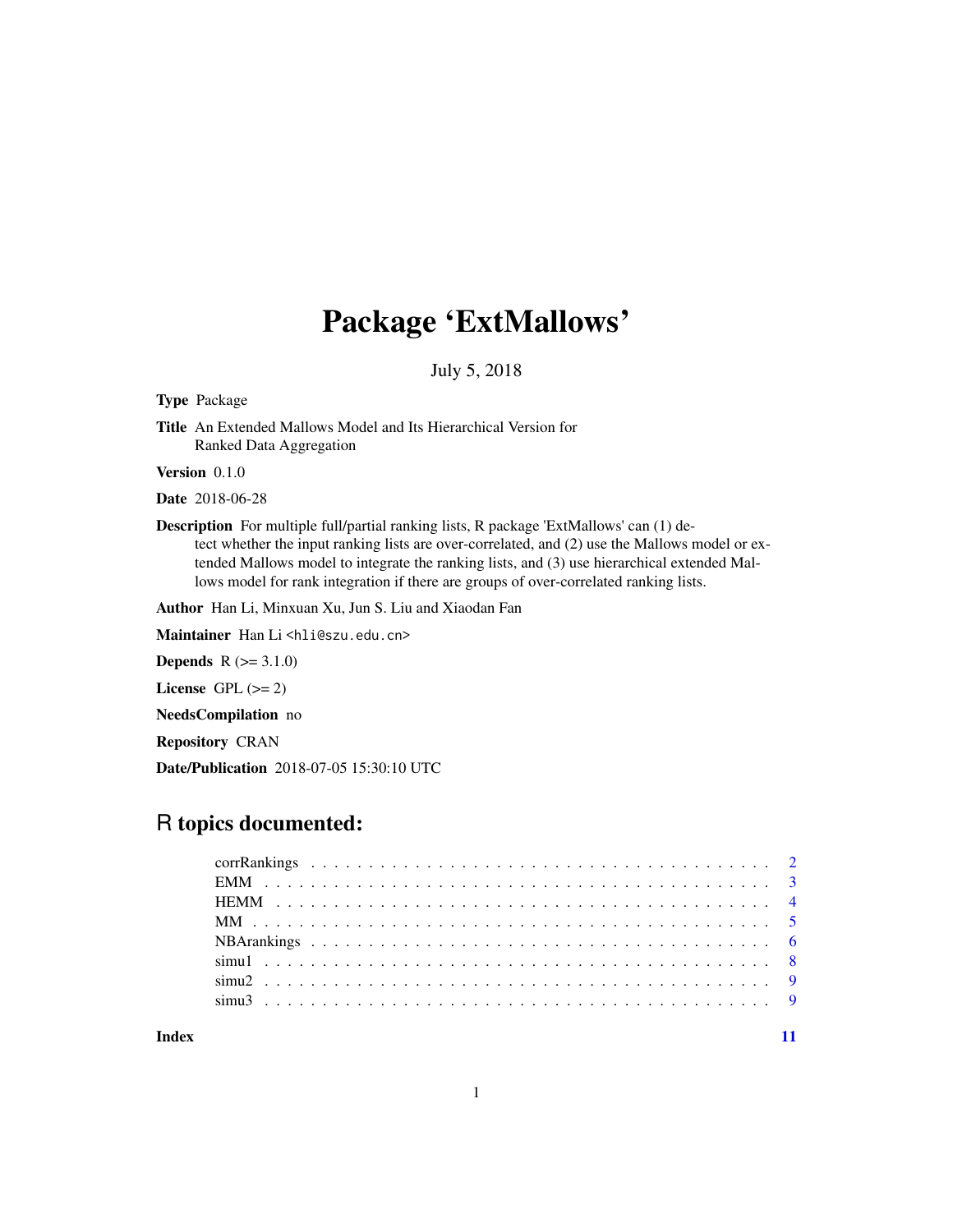<span id="page-1-0"></span>

#### Description

It caclulates the p values that measure the correlation of pariwise rankings.

#### Usage

```
corrRankings(rankings)
```
### Arguments

| the items from the most preferred to the least preferred. For missing items, use |
|----------------------------------------------------------------------------------|
|                                                                                  |
|                                                                                  |

#### Value

pair.pvalue a symmetric matrix of p values, with the  $(i,j)$ -th element denoting the p value of the i,j-th rankings.

#### Note

Note that the input rankings should have at least 8 rankings. When constructing the samples of rescaled V distance for a given rank position, the number of samples should at least be 28 and the number of rankings that have items up to this position should account for at least 2/3 of the total number of rankings, otherwise the p value calculation stops at this position.

#### Author(s)

Han Li, Minxuan Xu, Jun S. Liu and Xiaodan Fan

#### References

An extended Mallows model for ranked data aggregation

# Examples

```
data(simu3)
pvalue=corrRankings(rankings = simu3)
#threshold the p values
threshold=0.05
pvalue.trunc=ifelse(pvalue<=0.05, pvalue, 1)
#plot the p values
```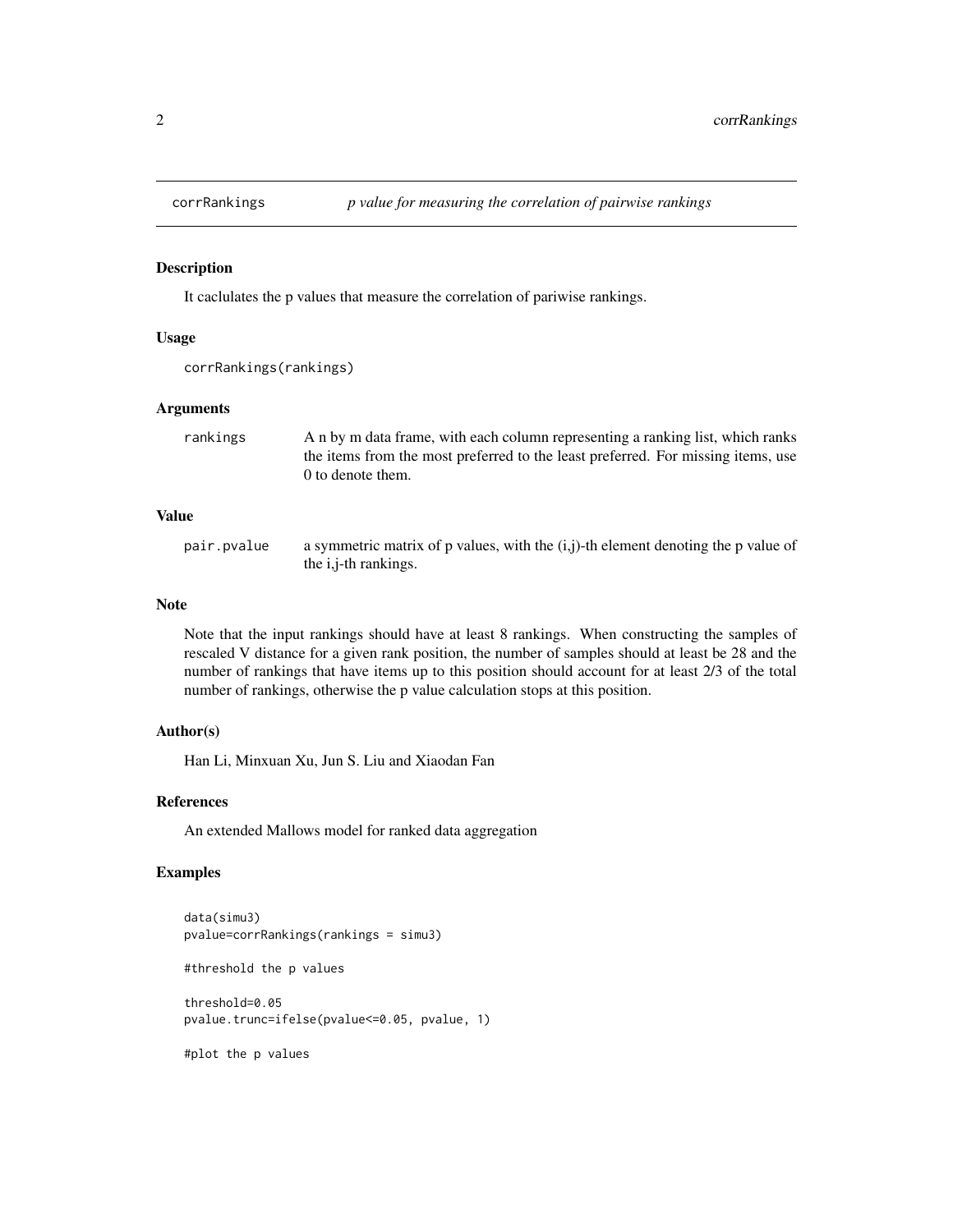```
x=y=1:ncol(pvalue)
par(mfrow=c(1,2))
image(x, y, pvalue, xlab = NA, ylab = NA, sub = "rank coefficient")image(x, y, pvalue.time, xlab = NA, ylab = NA, sub = "rank coefficient <math>0.05")</math>
```
EMM *An extended Mallows model for aggregating multiple ranking lists*

# Description

It uses the extended Mallows model to aggregate multiple full/partial ranking lists.

#### Usage

EMM(rankings, initial.method, it.max)

# Arguments

| rankings | A n by m matrix, with each column representing a ranking list, which ranks the<br>items from the most preferred to the least preferred. For missing items, use 0 to<br>denote them.                             |
|----------|-----------------------------------------------------------------------------------------------------------------------------------------------------------------------------------------------------------------|
|          | initial method the method for initializing the value of pi0, with four options: mean, median,<br>geometric and random (the mean of three randomly sampled ranking lists). By<br>default, initial.method="mean". |
| it.max   | the maximum number of iterations. By default, it max=20.                                                                                                                                                        |

# Value

| op.phi   | optimal value of phi                                                                      |
|----------|-------------------------------------------------------------------------------------------|
| op.omega | optimal value of omega                                                                    |
| op.alpha | optimal value of alpha                                                                    |
| op.pi0   | optimal value of pi0, ranking the items from the most preferred to the least<br>preferred |
| max.logL | maximum value of log-likelihood                                                           |

### Author(s)

Han Li, Minxuan Xu, Jun S. Liu and Xiaodan Fan

#### References

An extended Mallows model for ranked data aggregation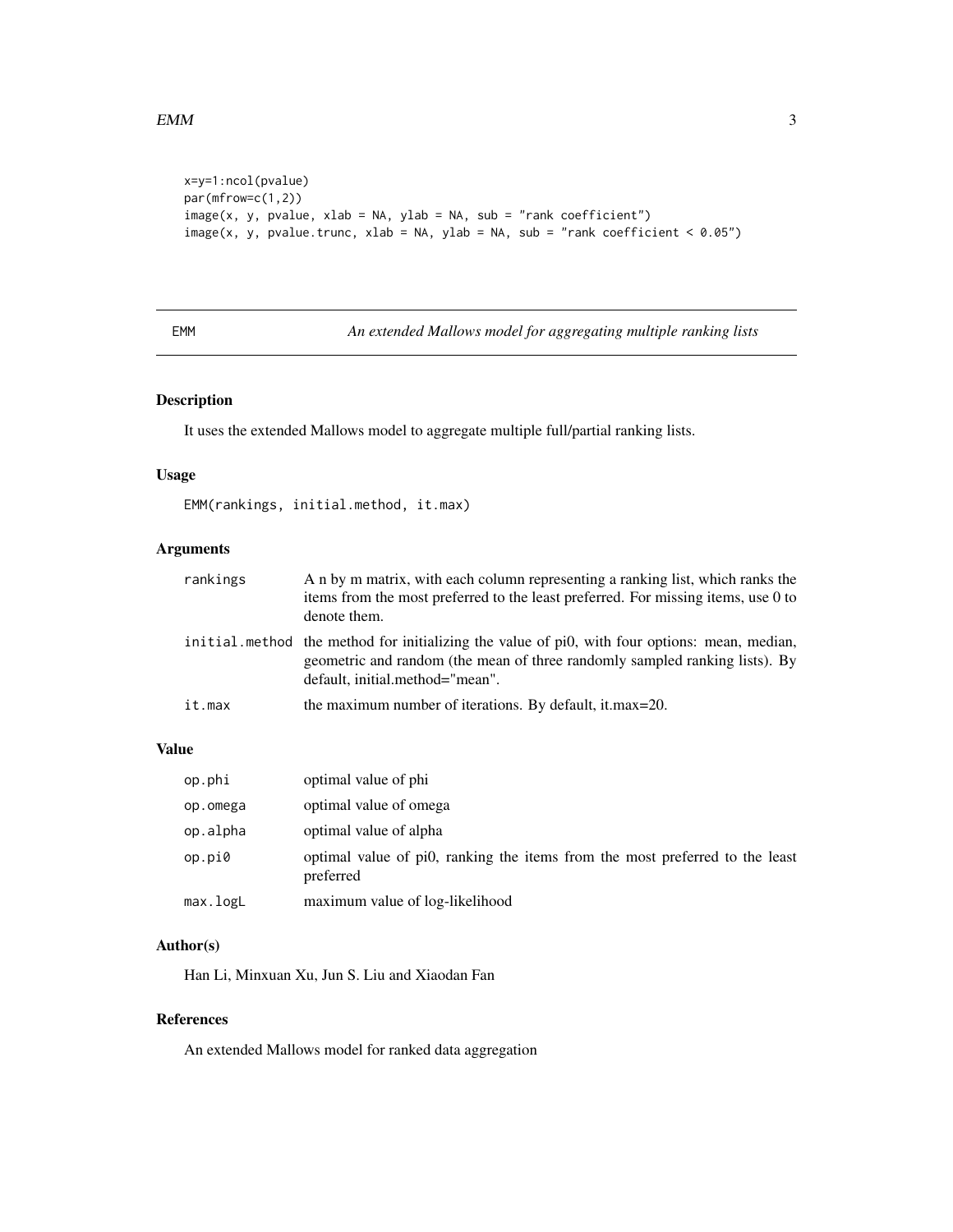# Examples

```
data(simu1)
res=EMM(rankings = simu1, initial.method = "mean", it.max = 20)
res$op.phi
res$op.omega
res$op.pi0
```

| ٠ |  | <b>Service Service</b> |
|---|--|------------------------|
|---|--|------------------------|

A hierarchical extended Mallows model for aggregating multiple *ranking lists*

# Description

It uses the hierarchical extended Mallows model to aggregate multiple full/partial ranking lists.

# Usage

HEMM(rankings, num.kappa, is.kappa.ranker, initial.method, it.max)

# Arguments

| rankings        | A n by m matrix, with each column representing a ranking list, which ranks the<br>items from the most preferred to the least preferred. For missing items, use 0 to<br>denote them.                             |
|-----------------|-----------------------------------------------------------------------------------------------------------------------------------------------------------------------------------------------------------------|
| num.kappa       | the number of over-correlated ranking groups                                                                                                                                                                    |
| is.kappa.ranker |                                                                                                                                                                                                                 |
|                 | a list of over-correlated ranking groups, with the k-th element denoting the col-<br>umn numbers of the rankings that belong to the k-th group                                                                  |
|                 | initial method the method for initializing the value of pi0, with four options: mean, median,<br>geometric and random (the mean of three randomly sampled ranking lists). By<br>default, initial.method="mean". |
| it.max          | the maximum number of iterations. By default, it.max=20.                                                                                                                                                        |

# Value

| op.phi   | optimal value of phi                                                                         |
|----------|----------------------------------------------------------------------------------------------|
| op.phi1  | optimal value of phi1, the phi value in over-correlated ranking groups                       |
| op.omega | optimal value of omega                                                                       |
| op.alpha | optimal value of alpha                                                                       |
| op.pi0   | optimal value of pi0, ranking the items from the most preferred to the least<br>preferred    |
| op.kappa | optimal value of kappa, denoting the items from the most preferred to the least<br>preferred |
| max.logL | maximum value of log-likelihood                                                              |

<span id="page-3-0"></span>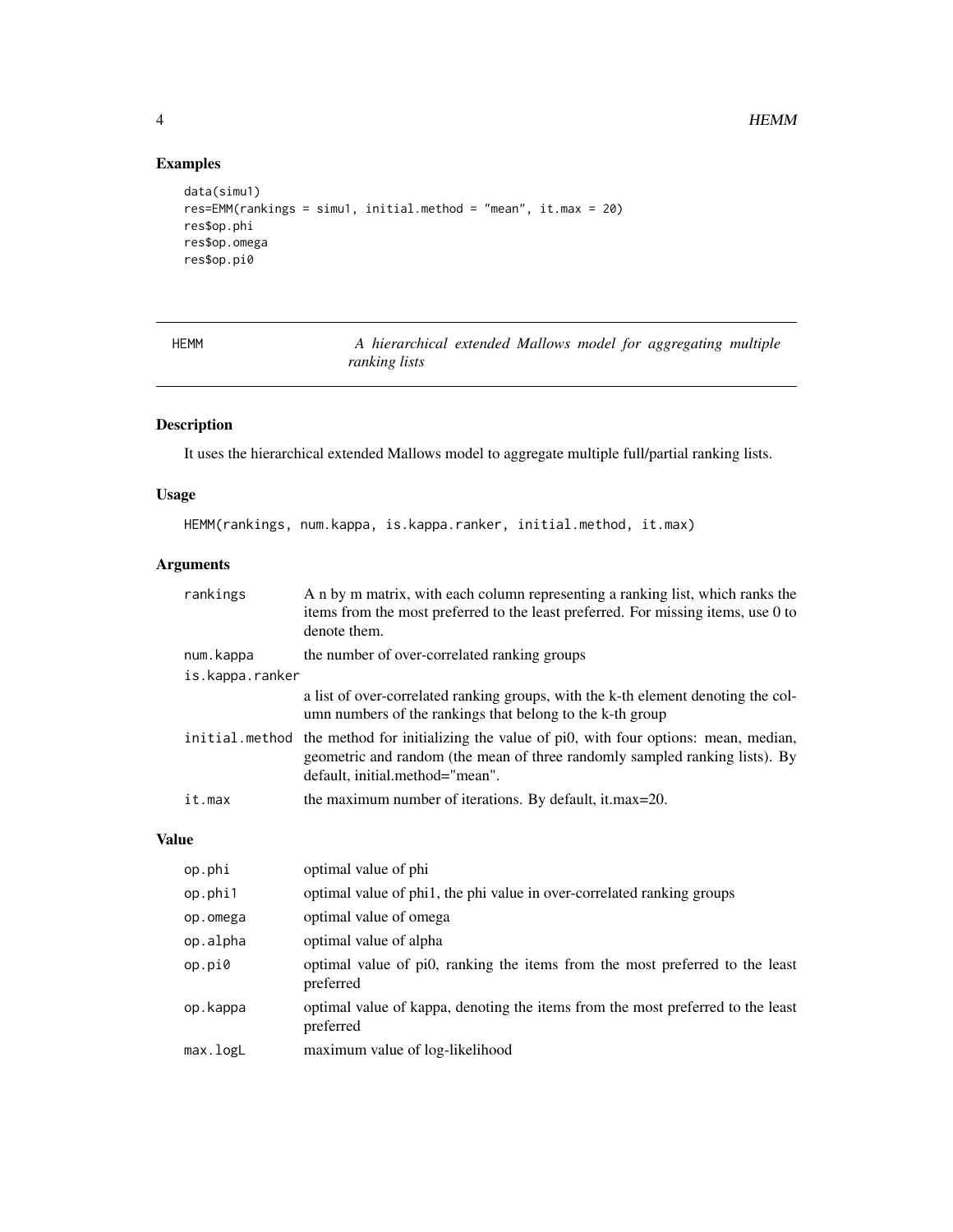#### <span id="page-4-0"></span> $MM$  5

# Author(s)

Han Li, Minxuan Xu, Jun S. Liu and Xiaodan Fan

# References

An extended Mallows model for ranked data aggregation

# Examples

```
data(simu3)
res=HEMM(rankings = simu3, num.kappa = 2, is.kappa.ranker = list(1:5, 6:10),
    initial.method = "mean", it.max = 20)
res$op.phi
res$op.phi1
res$op.omega
res$op.pi0
data(NBArankings)
res=HEMM(rankings = NBArankings, num.kappa = 1, is.kappa.ranker = list(1:6),
    initial.method = "mean", it.max = 20)
res$op.omega
res$op.pi0
res$op.kappa
```
MM *The Mallows model for aggregating multiple ranking lists*

# Description

It uses the Mallows model to aggregate multiple full/partial ranking lists.

#### Usage

```
MM(rankings, initial.method, it.max)
```
#### Arguments

| rankings | A n by m matrix, with each column representing a ranking list, which ranks the<br>items from the most preferred to the least preferred. For missing items, use 0 to<br>denote them.                             |
|----------|-----------------------------------------------------------------------------------------------------------------------------------------------------------------------------------------------------------------|
|          | initial method the method for initializing the value of pi0, with four options: mean, median,<br>geometric and random (the mean of three randomly sampled ranking lists). By<br>default, initial.method="mean". |
| it.max   | the maximum number of iterations. By default, it max=20.                                                                                                                                                        |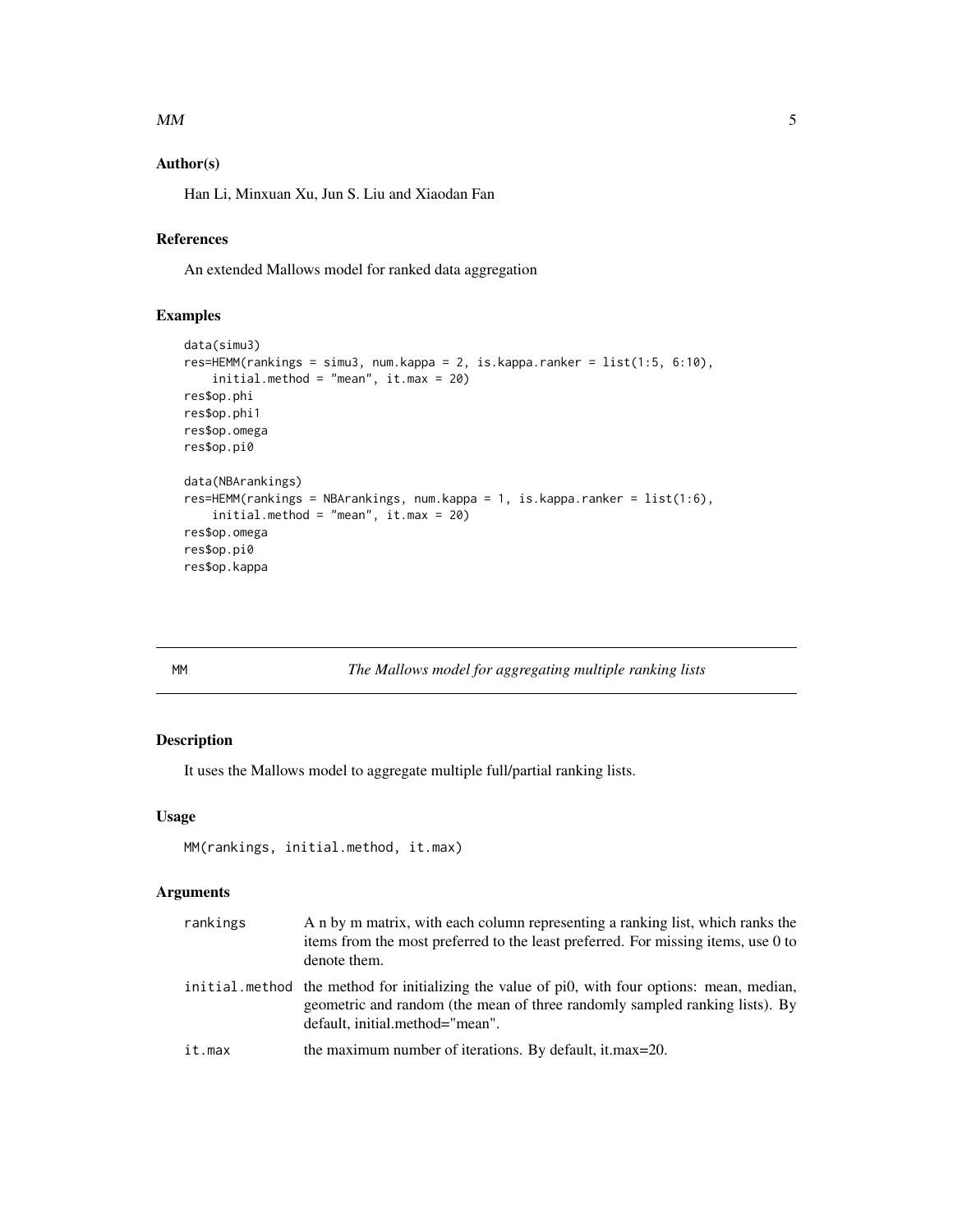#### <span id="page-5-0"></span>Value

| op.phi   | optimal value of phi                                                                      |
|----------|-------------------------------------------------------------------------------------------|
| op.pi0   | optimal value of pi0, ranking the items from the most preferred to the least<br>preferred |
| max.logL | maximum value of log-likelihood                                                           |

#### Author(s)

Han Li, Minxuan Xu, Jun S. Liu and Xiaodan Fan

#### References

Mallows, C. L. (1957). Non-null ranking models, Biometrika 44(1/2): 114-130.

#### Examples

```
data(simu1)
res=MM(rankings = simu1, initial.method = "mean", it.max = 20)
res$op.phi
res$op.pi0
```
NBArankings *A real example of rankings of NBA teams*

#### **Description**

This example is about aggregating the multiple rankings of NBA teams and was studied by Deng et al. (2014). They collected 34 rankings, including 6 professional rankings and 28 amateur rankings, for the 30 NBA teams in the 2011-2012 season. For the missing items in the partial rankings, we use number 0 to denote them.

#### Usage

```
data("NBArankings")
```
#### Format

A data frame with 30 observations on the following 34 variables.

- V1 a factor with levels 76ers Bobcats Bucks Bulls Cavaliers Celtics Clippers Grizzlies Hawks Heat Hornets Jazz Kings Knicks Lakers Magic Mavericks Nets Nuggets Pacers Pistons Raptors Rockets Spurs Suns Thunder Timberwolves TrailBlazers Warriors Wizards
- V2 a factor with levels 76ers Bobcats Bucks Bulls Cavaliers Celtics Clippers Grizzlies Hawks Heat Hornets Jazz Kings Knicks Lakers Magic Mavericks Nets Nuggets Pacers Pistons Raptors Rockets Spurs Suns Thunder Timberwolves TrailBlazers Warriors Wizards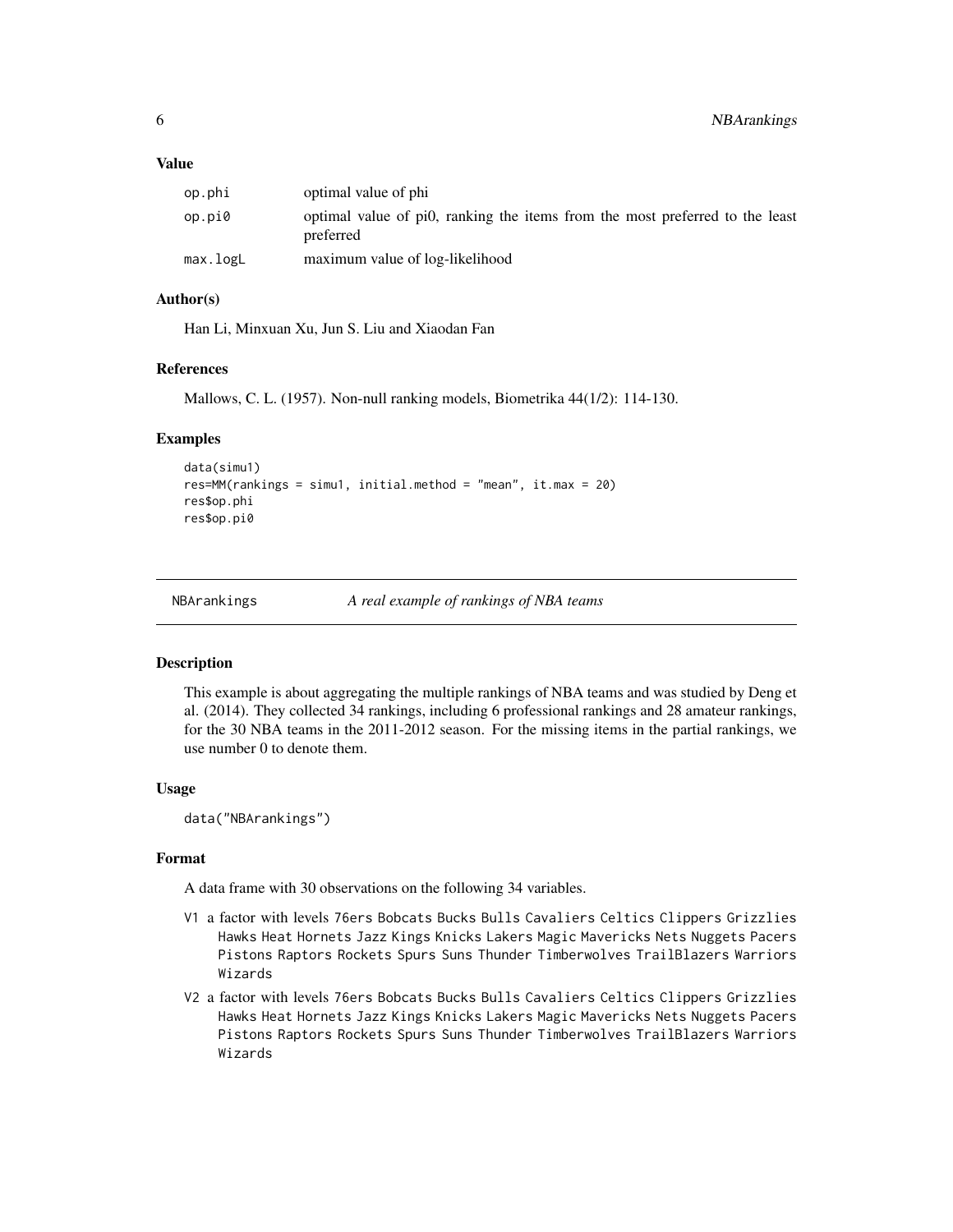#### NBArankings 7

- V3 a factor with levels 76ers Bobcats Bucks Bulls Cavaliers Celtics Clippers Grizzlies Hawks Heat Hornets Jazz Kings Knicks Lakers Magic Mavericks Nets Nuggets Pacers Pistons Raptors Rockets Spurs Suns Thunder Timberwolves TrailBlazers Warriors Wizards
- V4 a factor with levels 76ers Bobcats Bucks Bulls Cavaliers Celtics Clippers Grizzlies Hawks Heat Hornets Jazz Kings Knicks Lakers Magic Mavericks Nets Nuggets Pacers Pistons Raptors Rockets Spurs Suns Thunder Timberwolves TrailBlazers Warriors Wizards
- V5 a factor with levels 76ers Bobcats Bucks Bulls Cavaliers Celtics Clippers Grizzlies Hawks Heat Hornets Jazz Kings Knicks Lakers Magic Mavericks Nets Nuggets Pacers Pistons Raptors Rockets Spurs Suns Thunder Timberwolves TrailBlazers Warriors Wizards
- V6 a factor with levels 76ers Bobcats Bucks Bulls Cavaliers Celtics Clippers Grizzlies Hawks Heat Hornets Jazz Kings Knicks Lakers Magic Mavericks Nets Nuggets Pacers Pistons Raptors Rockets Spurs Suns Thunder Timberwolves TrailBlazers Warriors Wizards
- V7 a factor with levels 0 Bulls Celtics Hawks Heat Lakers Pacers Spurs Thunder
- V8 a factor with levels 0 Bulls Celtics Clippers Heat Knicks Lakers Spurs Thunder
- V9 a factor with levels 0 Bulls Celtics Heat Knicks Lakers Mavericks Spurs Thunder
- V10 a factor with levels 0 Bulls Celtics Clippers Heat Lakers Mavericks Spurs Thunder
- V11 a factor with levels 0 Bulls Celtics Heat Knicks Lakers Nuggets Warriors Wizards
- V12 a factor with levels 0 Bulls Celtics Clippers Heat Lakers Mavericks Spurs Thunder
- V13 a factor with levels 0 Bulls Celtics Hornets Jazz Kings Lakers Magic Rockets
- V14 a factor with levels 0 76ers Celtics Heat Kings Lakers Rockets Spurs Suns
- V15 a factor with levels 0 Bulls Celtics Heat Lakers Mavericks Rockets Spurs Thunder
- V16 a factor with levels 0 Celtics Hawks Heat Lakers Mavericks Raptors Spurs Thunder
- V17 a factor with levels 0 76ers Celtics Heat Knicks Lakers Mavericks Nets Thunder
- V18 a factor with levels 0 76ers Bulls Cavaliers Celtics Heat Lakers Mavericks Thunder
- V19 a factor with levels 0 Bulls Heat Kings Lakers Rockets Spurs Suns Warriors
- V20 a factor with levels 0 Bucks Celtics Heat Lakers Magic Mavericks Rockets Suns
- V21 a factor with levels 0 Celtics Heat Kings Lakers Mavericks Spurs Suns Timberwolves
- V22 a factor with levels 0 Celtics Heat Kings Lakers Spurs Suns Thunder Timberwolves
- V23 a factor with levels 0 Bobcats Celtics Heat Lakers Mavericks Nuggets Spurs Suns
- V24 a factor with levels 0 76ers Heat Knicks Lakers Pistons Rockets Spurs Wizards
- V25 a factor with levels 0 76ers Celtics Hawks Heat Knicks Lakers Magic Thunder
- V26 a factor with levels 0 Bulls Cavaliers Celtics Hawks Heat Knicks Lakers Rockets
- V27 a factor with levels 0 76ers Clippers Lakers Magic Mavericks Pacers Raptors Warriors
- V28 a factor with levels 0 76ers Bulls Celtics Heat Lakers Pistons Rockets Wizards
- V29 a factor with levels 0 76ers Bulls Grizzlies Hawks Kings Knicks Nets Timberwolves
- V30 a factor with levels 0 76ers Bucks Bulls Knicks Raptors Rockets Thunder Timberwolves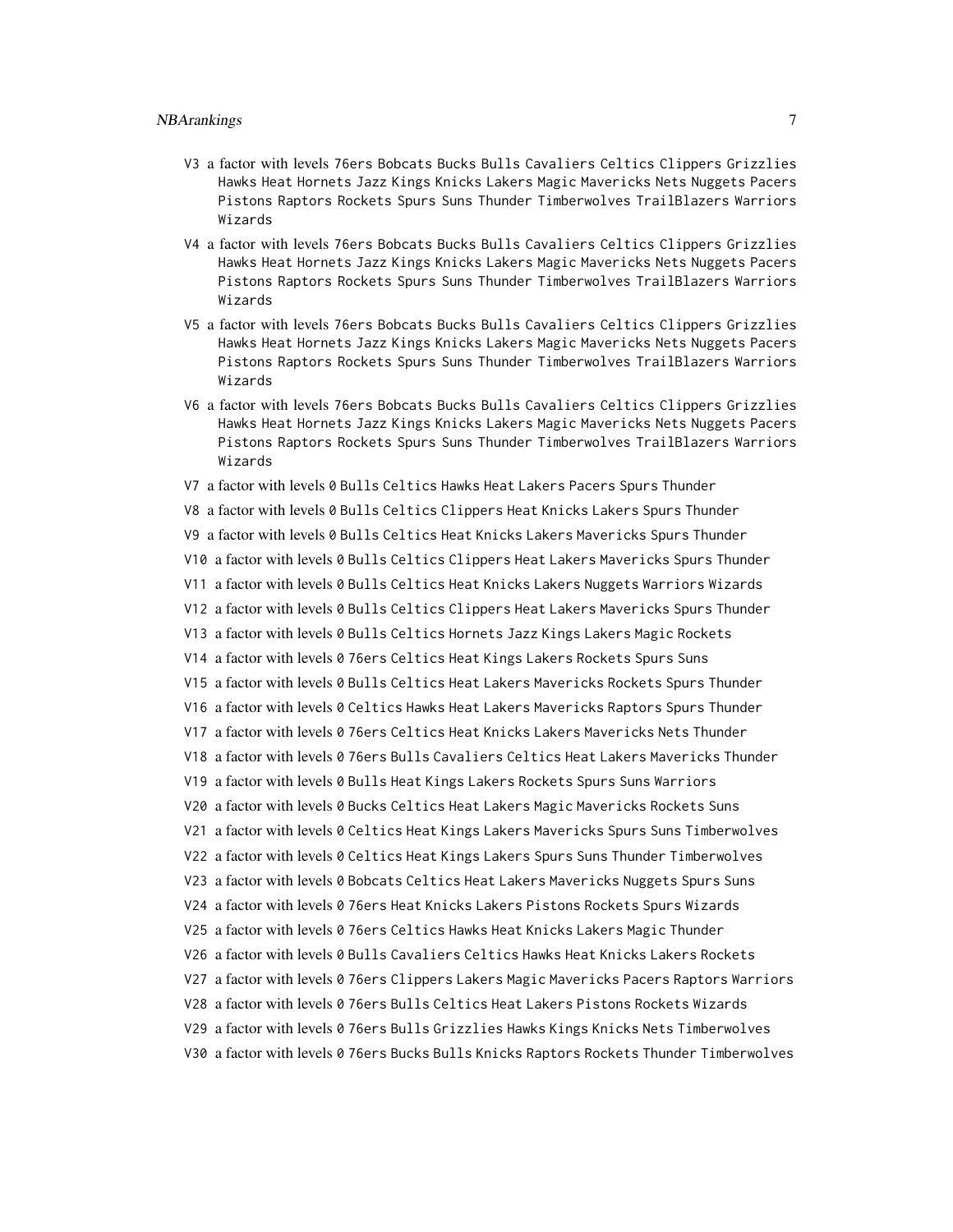- <span id="page-7-0"></span>V31 a factor with levels 0 76ers Heat Lakers Magic Mavericks Pacers Pistons Suns
- V32 a factor with levels 0 76ers Bulls Celtics Heat Knicks Lakers Magic Pacers
- V33 a factor with levels 0 Clippers Heat Knicks Lakers Mavericks Nets Nuggets Wizards
- V34 a factor with levels 0 Bulls Hawks Heat Jazz Knicks Nets Rockets Timberwolves

#### References

Deng, K., Han, S., Li, K. J. and Liu, J. S. (2014). Bayesian aggregation of order-based rank data, Journal of the American Statistical Association 109(507): 1023-1039.

#### Examples

data(NBArankings) dim(NBArankings)

simu1 *Simulation data 1*

#### Description

This data set is simulated as described in the Simulation Study 1 of the reference. It is a 30 by 6 data frame, representing 6 independent top-30 partial rankings.

#### Usage

data("simu1")

#### Format

A data frame with 30 observations on the following 6 variables.

- V1 a numeric vector
- V2 a numeric vector
- V3 a numeric vector
- V4 a numeric vector
- V5 a numeric vector
- V6 a numeric vector

#### References

An extended Mallows model for ranked data aggregation

#### Examples

data(simu1) dim(simu1)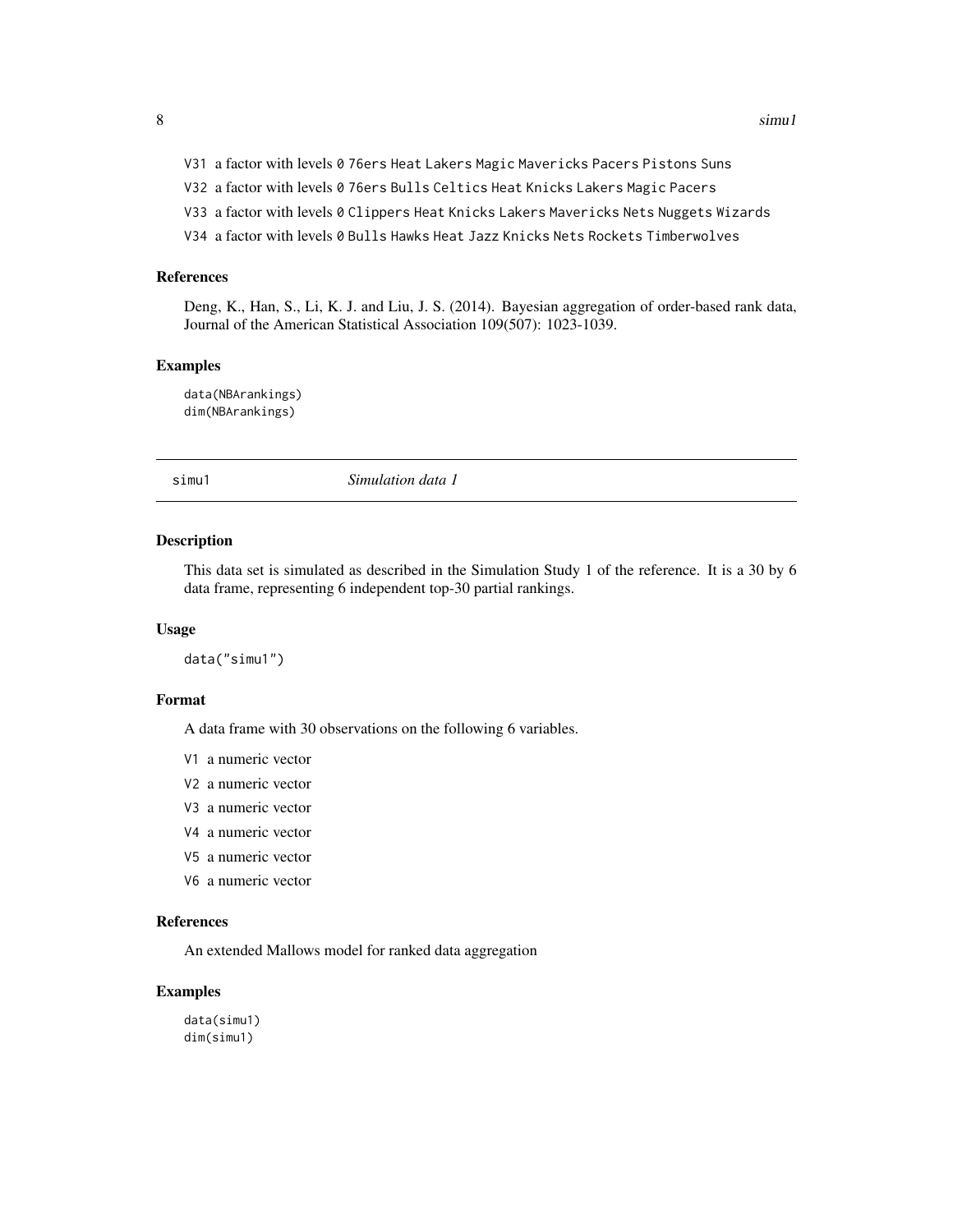<span id="page-8-0"></span>

#### Description

This data set is simulated as described in the Simulation Study 2 of the reference. It is a 40 by 6 data frame, representing 6 independent top-40 partial rankings.

#### Usage

data("simu2")

#### Format

A data frame with 40 observations on the following 6 variables.

- V1 a numeric vector
- V2 a numeric vector
- V3 a numeric vector
- V4 a numeric vector
- V5 a numeric vector
- V6 a numeric vector

#### References

An extended Mallows model for ranked data aggregation

# Examples

data(simu2) dim(simu2)

simu3 *Simulation data 3*

#### Description

This data set is simulated as described in the Simulation Study 3 of the reference. It is a 100 by 20 data frame, representing 20 full rankings. The columns 1-5 and the columns 6-10 represent two highly correlated ranking groups, respectively.

#### Usage

data("simu3")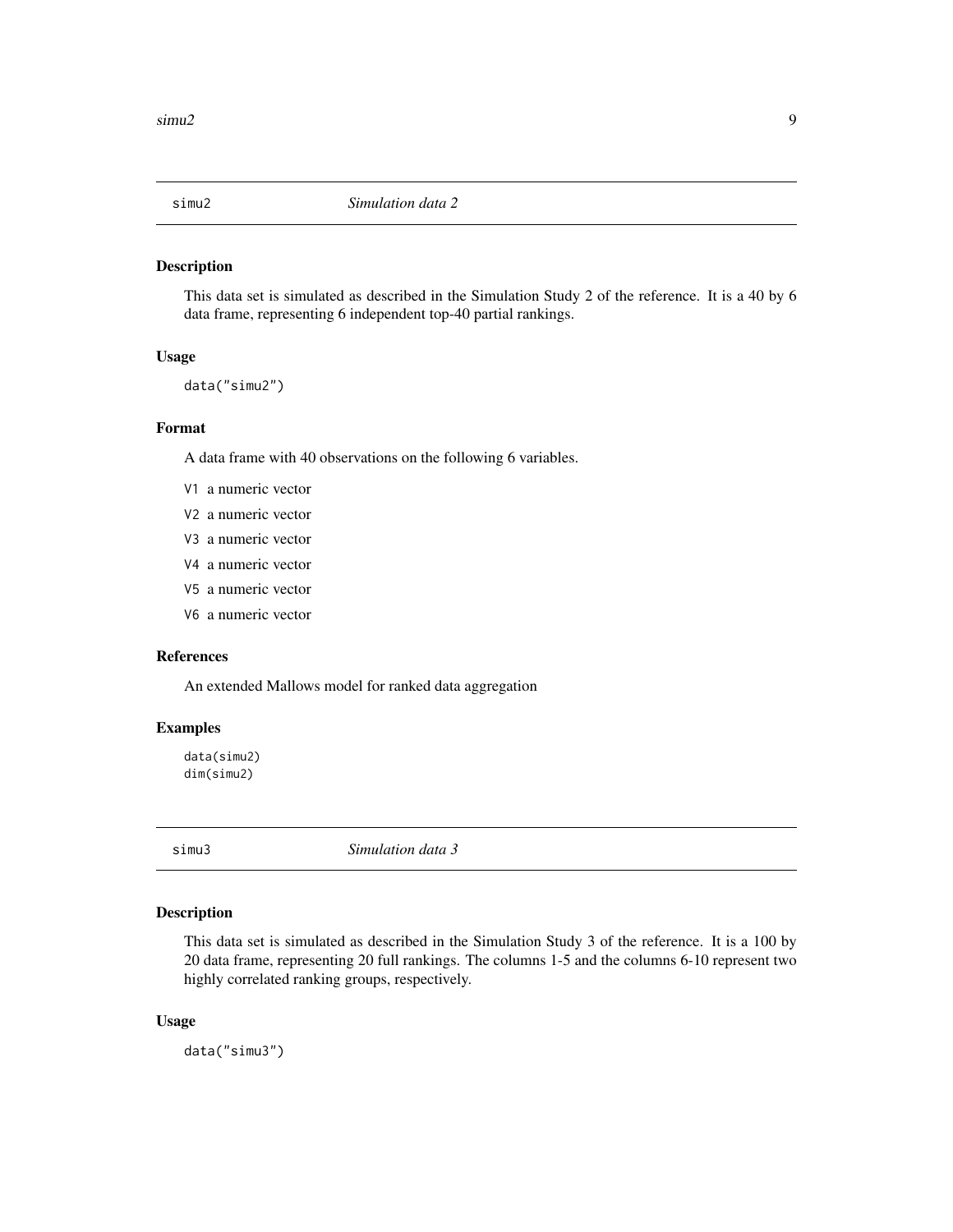# Format

A data frame with 100 observations on the following 20 variables.

- V1 a numeric vector
- V2 a numeric vector
- V3 a numeric vector
- V4 a numeric vector
- V5 a numeric vector
- V6 a numeric vector
- V7 a numeric vector
- V8 a numeric vector
- V9 a numeric vector
- V10 a numeric vector
- V11 a numeric vector
- V12 a numeric vector
- V13 a numeric vector
- V14 a numeric vector
- V15 a numeric vector
- V16 a numeric vector
- V17 a numeric vector
- V18 a numeric vector
- V19 a numeric vector
- V20 a numeric vector

#### References

An extended Mallows model for ranked data aggregation

#### Examples

data(simu3) dim(simu3)